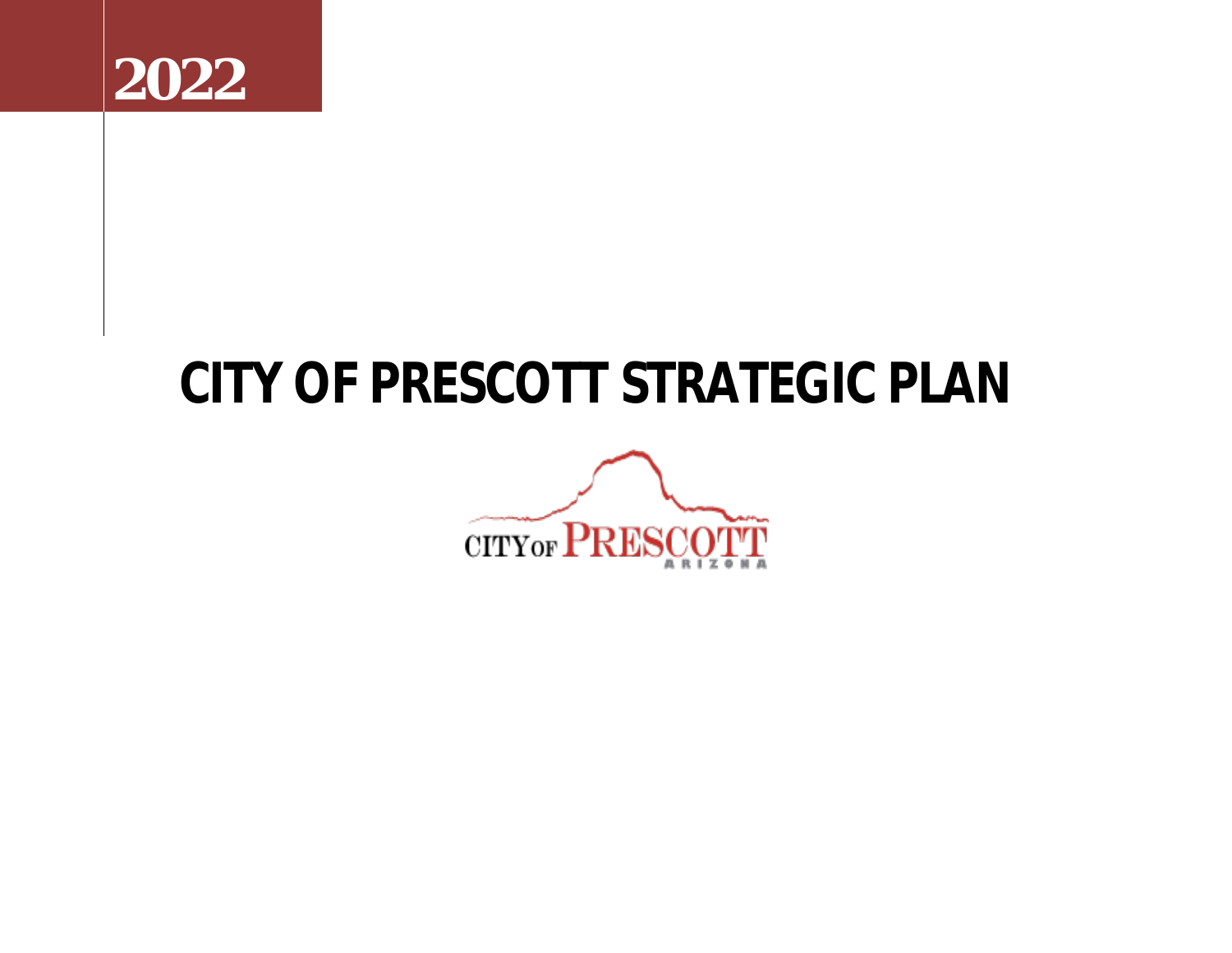## **Vision:**

To be the premier community in the Southwest

# **Mission:**

We will embrace our unique past, maximize our current opportunities, and be a catalyst for our future prosperity.

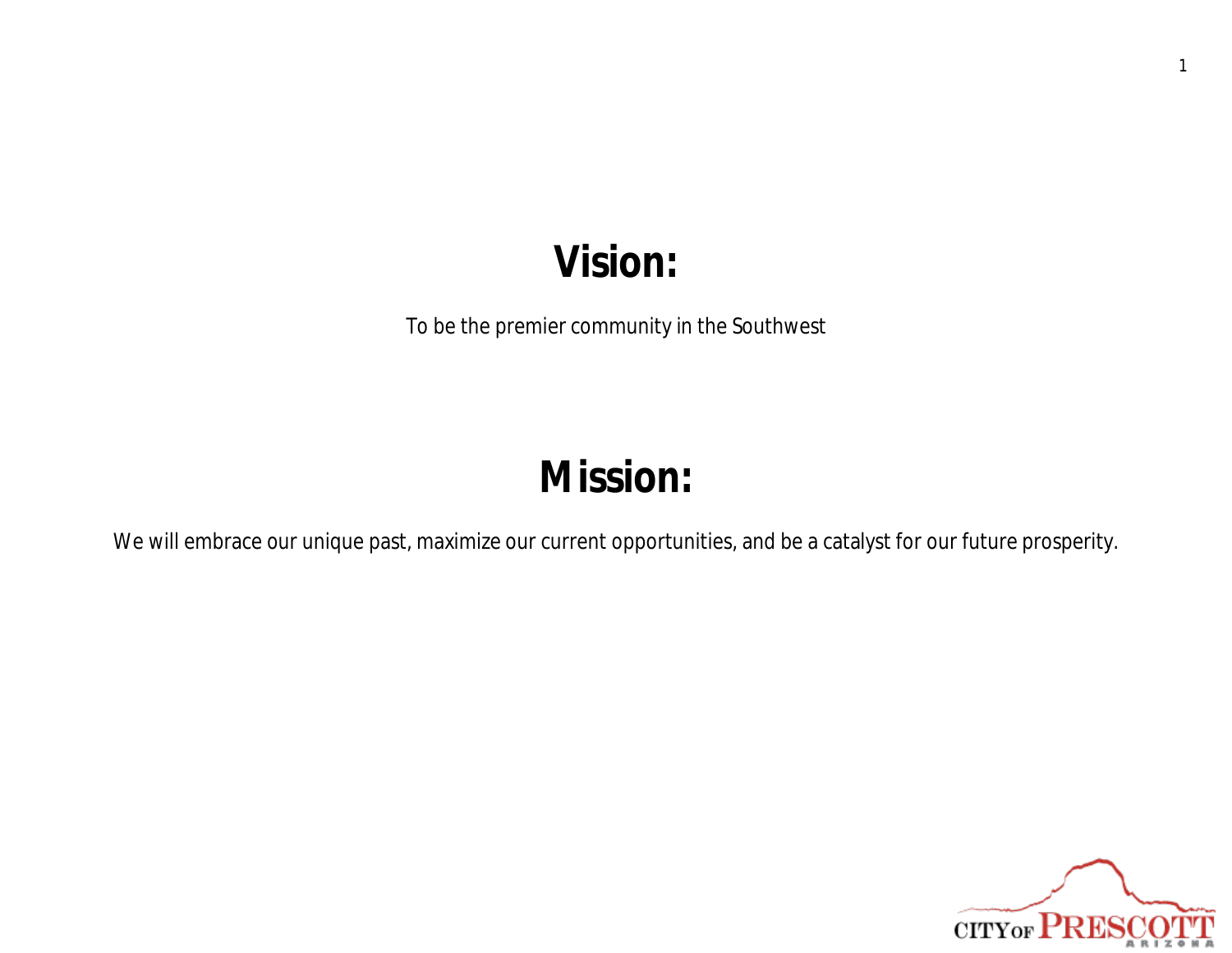**Goal #1: Maintain a Stable General Fund.**

### Objectives:

- 1. Continue supporting the market compensation plan.
- 2. Provide adequate and stable funding and flexibility to maintain a balanced budget as required by the City Charter.
- 3. Monitor the City's PSPRS unfunded liability status to ensure that past issues don't occur.
- 4. Retire the PSPRS unfunded liability based on FY17/18 actuarial, administrative, and financial assumptions as soon as possible.

Strategies:

- Use the dedicated sales tax of .75%.
- Evaluate the elimination of the sales tax in fiscal year 2023.
- Seek state assistance and ensure the \$1M per year for PSPRS is included in the annual state budget.

5. Monitor Legislative, State Executive, and other Political Subdivision Actions.

Strategies:

- Seek adjustments to impact fees to allow for more local control (time constraints, operations expenses, simplify process, expand purposes).
- Maintain the City's ability to manage its revenues and expenses at the local level.
- Continue to monitor compliance of sales tax remittance from and other allowable regulatory municipal functions for vacation rentals.
- Prepare to receive funding for City needs by having "shovel-ready" infrastructure projects.
- Take a leadership role in forming local partnerships to seek infrastructure and other funding.
- Continue to establish multiple-jurisdictional partnerships to achieve legislative, executive, and political subdivision actions.

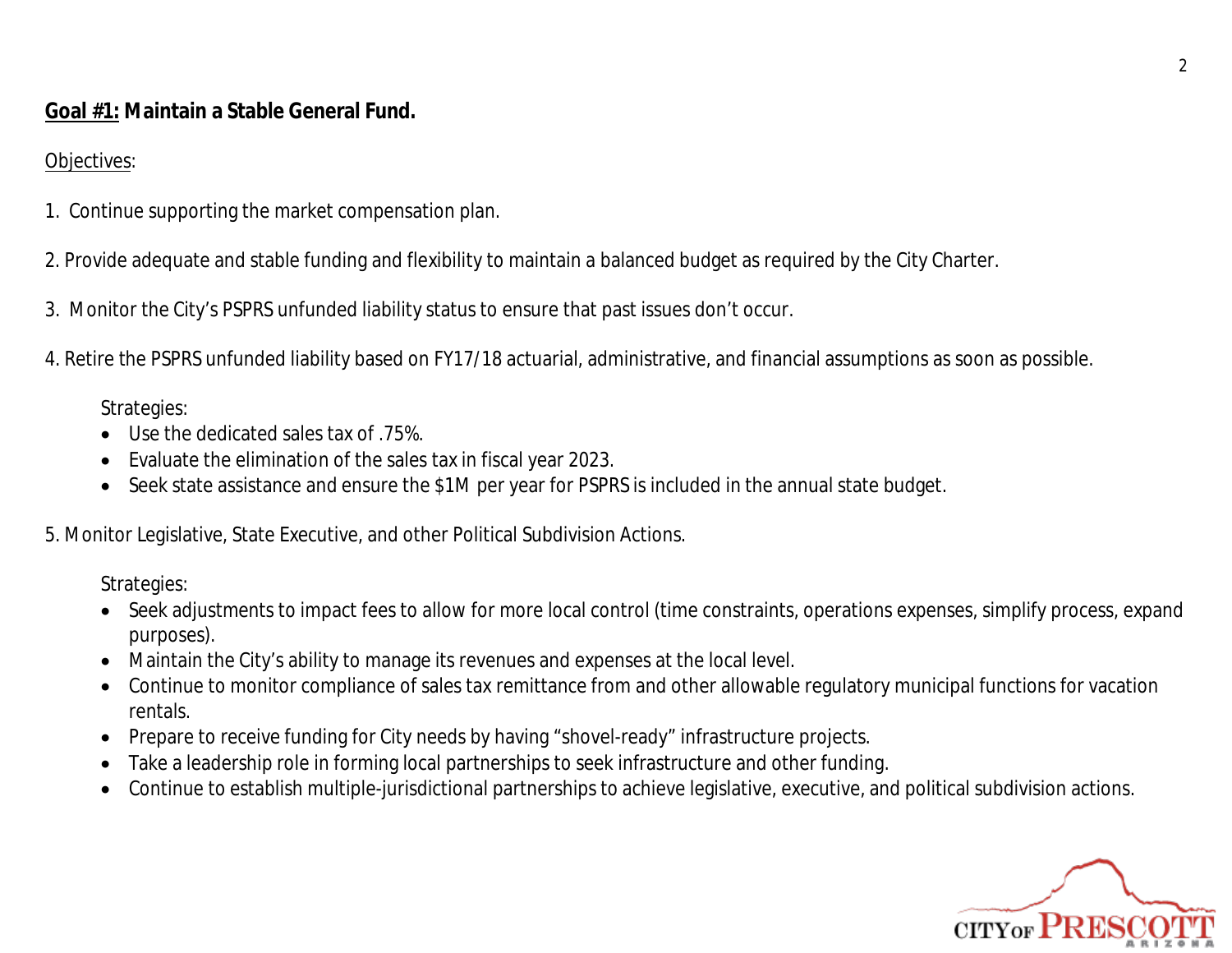**Goal #2: Economic Development** – providing an environment to enable prosperity and job/career creation.

Drivers: tourism, medical, government, education, growth, aviation/aerospace, supply chain industries, high-tech, and cyber security

#### Objectives:

1. Take better advantage of community assets

Strategies:

- Maximize opportunities for private sector businesses, especially the visitor industry.
- Maximize economic opportunities at existing city-owned/operated locations (airport, golf course, etc.) by seeking reasonable and appropriate rates for leases/services, and enforcement of collection of delinquencies.
- Explore strategies with academic/trade institutions to build future workforce capabilities.
- Encourage business/industry partnerships with the K-12 community, local colleges and universities to encourage innovation and student retention for employment, including the support of the Center for the Future.
- Ensure aviation, aerospace, defense and high-tech companies' new and continued presence in Prescott as well as the associated supply-chain.

2. Utilize established regional commonalities to support necessary sewer, water, and other transportation infrastructure growth and development.

Strategies:

 Plan regional road infrastructure needs in collaboration with CYMPO and ADOT to determine estimated costs for these projects over the next 5-10 years in order to be prepared for potential state and federal infrastructure funding

3. Continue to monitor a moderate, healthy, and sustainable rate of growth to act as a renewal of the City and to support the local economy

Strategies:

 Establish and review quantitative data regarding growth at least annually utilizing federal, state, and local data to track the number of jobs, number of residences, and the population in Prescott.

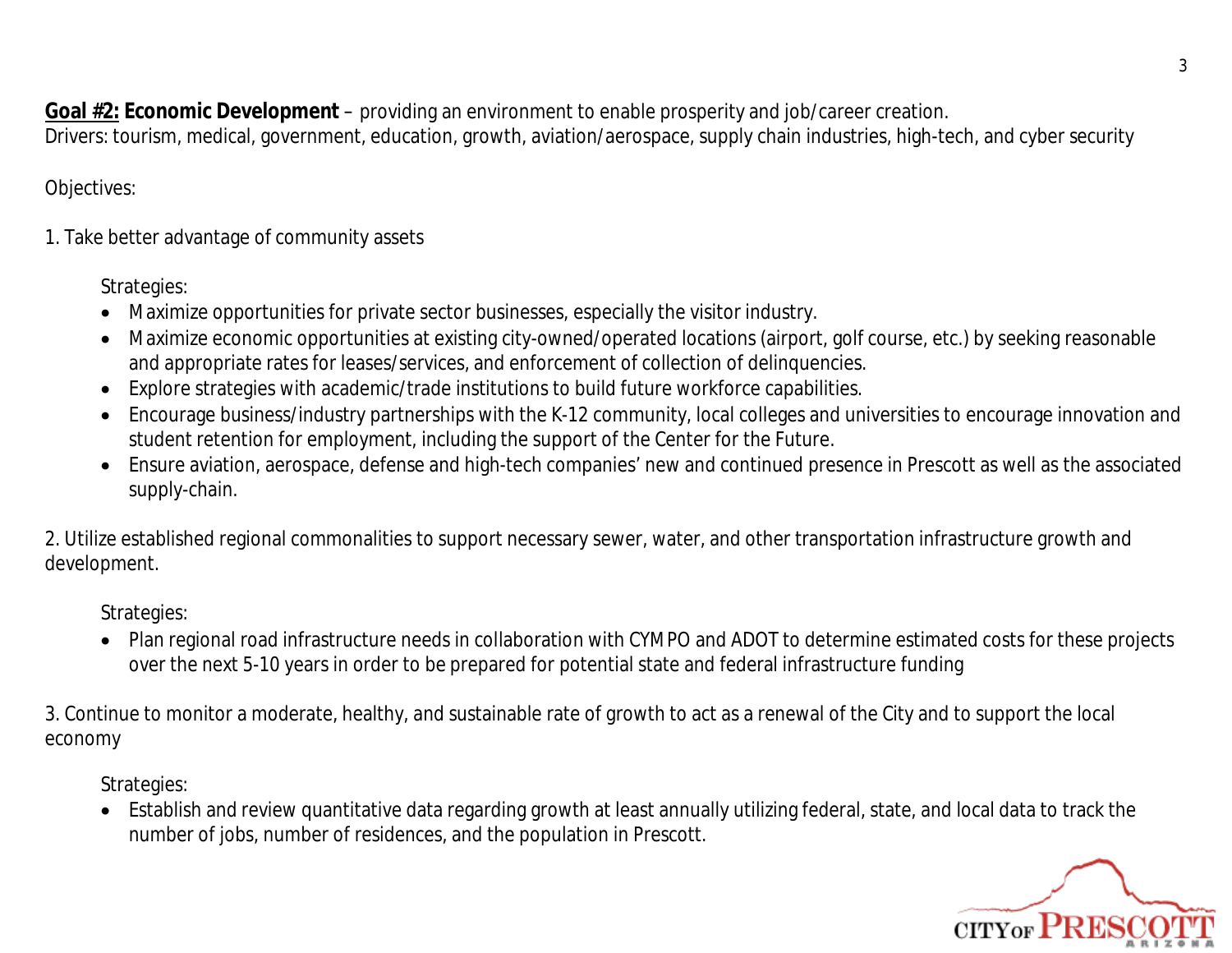**Goal #3: Airport -** an airport which is preserved, dynamic, and has the capacity to accommodate current and future needs.

### Objectives:

1. Protect the airport from encroachment by development that would impede its airspace.

Strategies:

- Create compatible zoning around the airport in collaboration with neighboring jurisdictions.
- Evaluate land-use planning and strategic land position and the placement of infrastructure to incentivize compatible land use around the airport.
- Bolster industry and business growth, job creation, and sales tax revenues.
- Update the Airport Area Specific Plan, Airport Master Plan, Airport Layout Plan, and Land Development Code to reduce the potential for incompatible residential encroachment and to support future airport evolution.
- 2. Acknowledge and better utilize regional commonalities to support necessary airport and airpark growth and development.
- 3. Seek federal, state, and regional financial support for current and future airport development.
- 4. Support future commercial air service growth.
- 5. Support airport safety.

Strategies:

- Take steps (fiscal, environmental, land acquisition, design) toward constructing a commercial runway extension.
- Explore future locations for the Aircraft Rescue Firefighting Facility, Snow Removal Facility, and the Air Traffic Control Tower.
- Assure user-friendly access and roadway guidance to the new terminal.

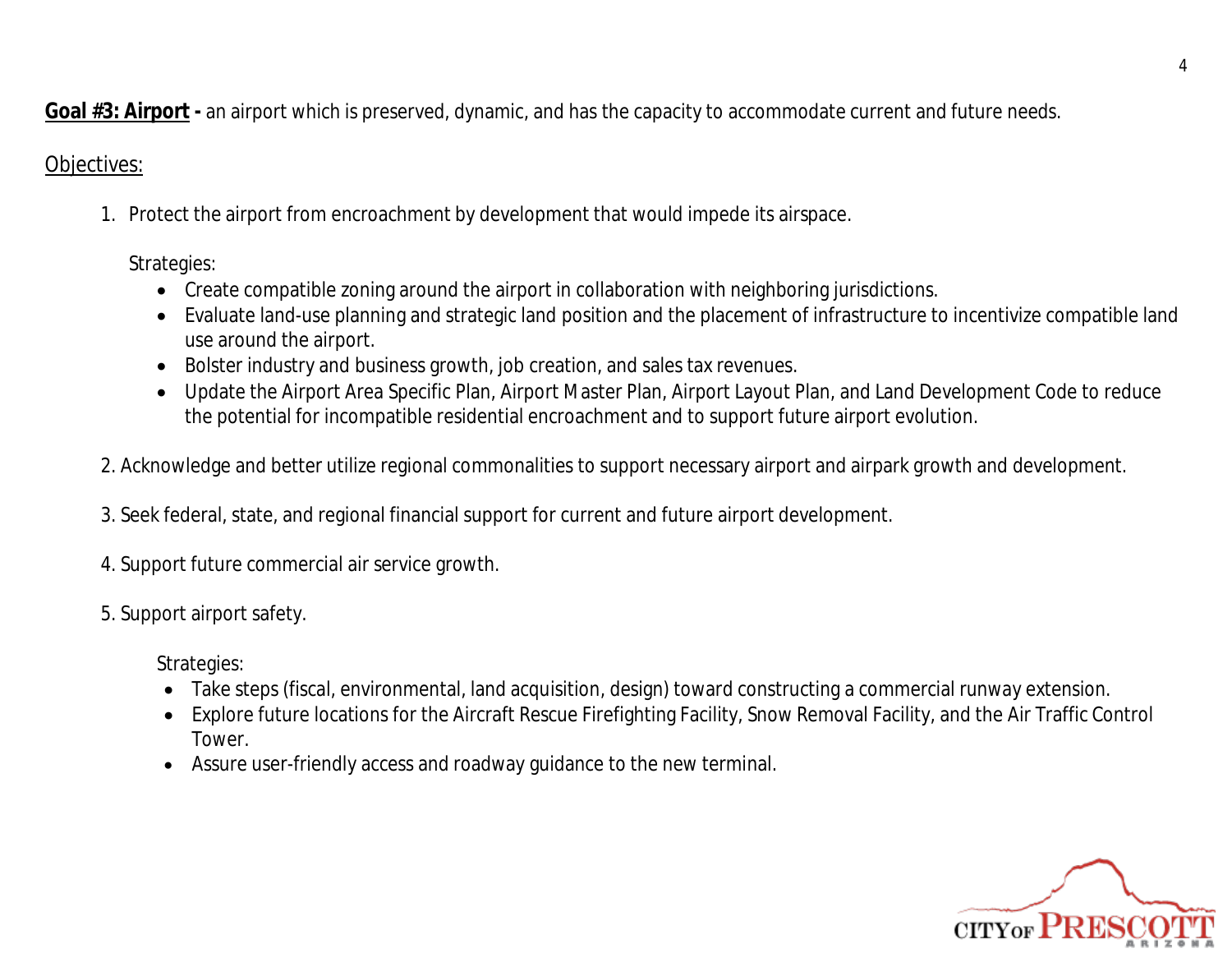**Goal #4: Quality of Life** – create a clean and safe city that provides superior essential services and enhances opportunities that allow for retention and attraction of people who want to live, learn, work, and play in Prescott.

Objectives:

1. Establish several methods to ensure funding and other mechanisms to create a park in or near the Dells.

Strategy:

- Evaluate whether the park needs to be a state, regional, or city park.
- 2. Evaluate, within the calendar year, the feasibility and establishment of an ongoing, dedicated funding mechanism for the purchase of open space in Prescott.
- 3. Continue to monitor legislation affecting sober living homes.

4. Assess, within the calendar year, the vulnerabilities of environmental impacts that could affect the City.

5. Natural Resource Preservation and Conservation – Engage in cooperative efforts with political entities, subdivisions, and private property owners to work to assure the preservation and conservation of our natural resources.

Strategies:

- Preserve the Arizona Groundwater Management Act.
- Support conservation measures to maximize water availability.
- Conservation easements (hiking/biking).

6. Highly-Rated City Services – Perceived as and are (measurably) delivering efficient and effective services including transportation with improved flow, well-maintained streets, public safety, code compliance, water and wastewater services.

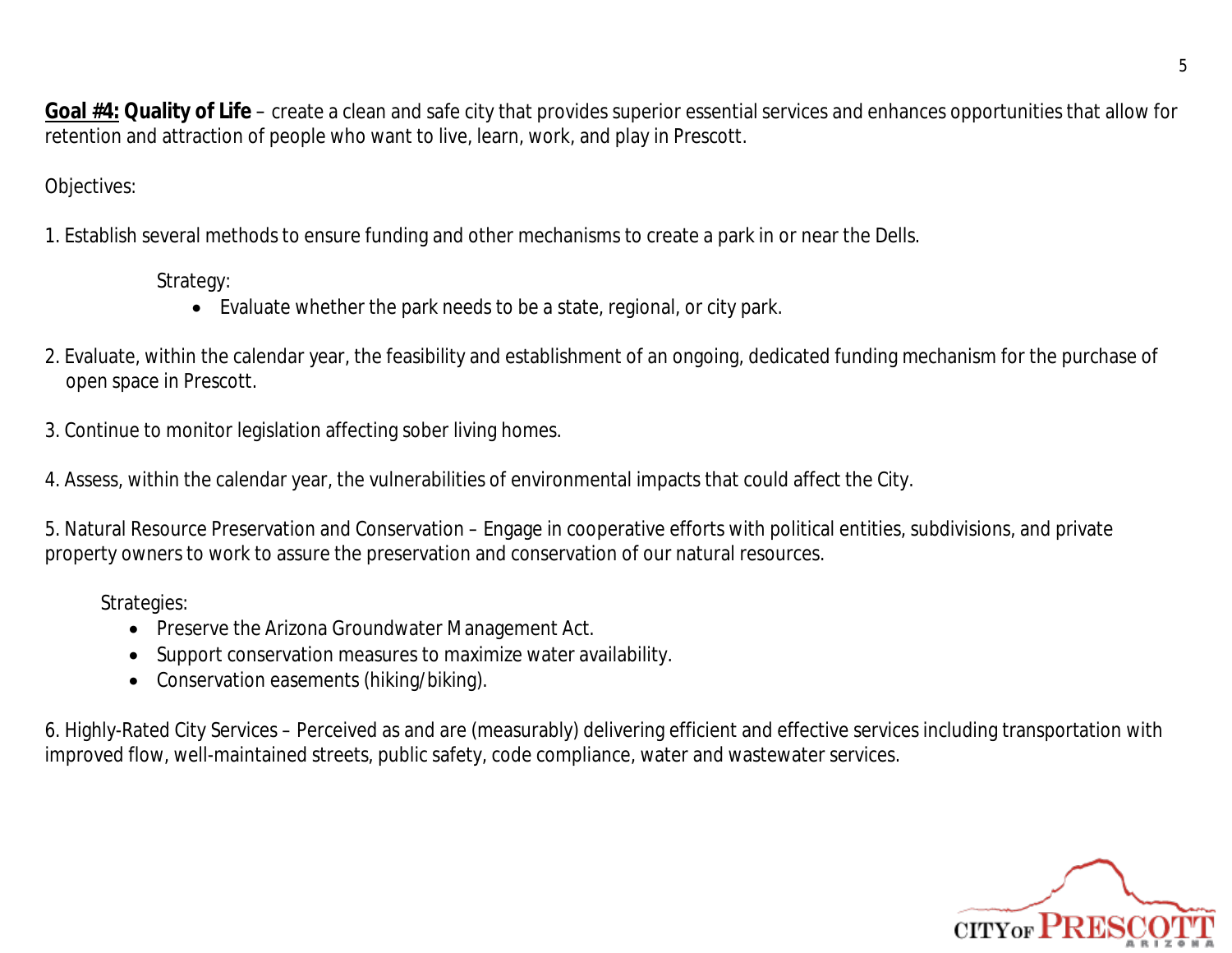7. Plan and budget to improve response times and additional, necessary facilities for first responders.

Strategy:

- Ensure effective recruitment and retention of first responders.
- Evaluate, within the calendar year, the feasibility and establishment of an ongoing, dedicated funding mechanism for the funding of police and fire capital and operational needs.

8. Improve planning, budgeting, and management of the traffic flow, traffic enforcement, and pedestrian interface within the City.

9. Cooperate with the state to improve traffic flow on state highways in City limits (Highways 89 and 69).

Strategies:

- Study public transit opportunities through political subdivision coalitions (CYMPO).
- Continue to work with State Legislature to restore HURF money.

10. Cultural and Recreational Experiences – To facilitate intergovernmental agreements and public-private partnerships to provide opportunities for cultural and recreational experiences.

Strategies:

- Plan to expand library services in north Prescott.
- Improve eco-tourism.

Tactics: Granite Creek Corridor, Opportunity Zones, a regional park in or near the Dells in partnership with other jurisdictions, evaluate the feasibility of providing a municipal swimming pool.